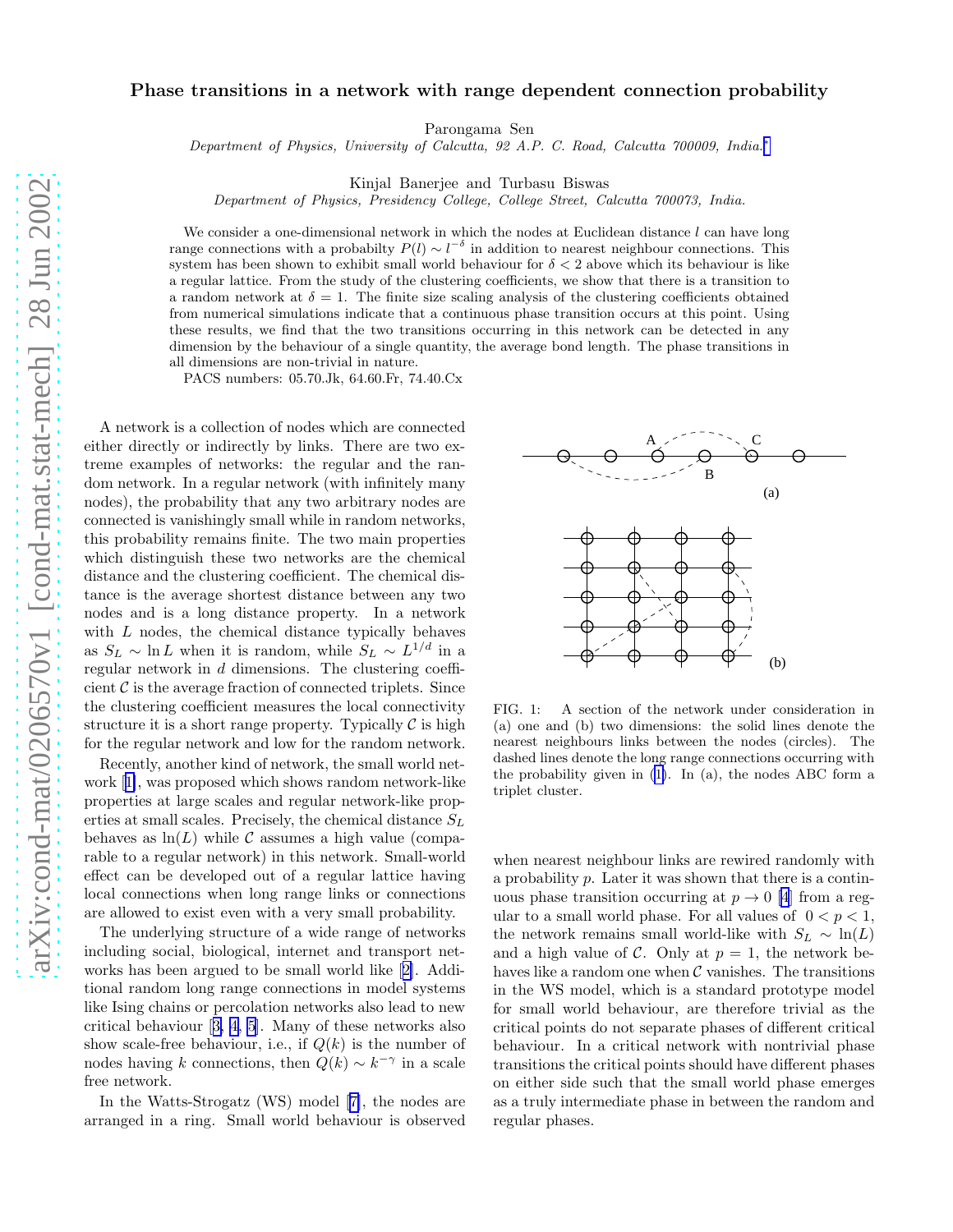<span id="page-1-0"></span>In this communication, we show the existence of a network in which such non-trivial transitions can be achieved by tuning an appropriate parameter. In this network [\[8](#page-3-0), [9](#page-3-0), [10\]](#page-3-0), in addition to the nearest neighbour links, connection to a node at an Euclidean distance  $l$  is present with a probability

$$
P(l) \sim l^{-\delta}.\tag{1}
$$

Such a network can model the behaviour of linear polymers in which connections to further neighbours indeed occur with a power law probability. However, in order to simulate the polymer properly, additional constraints have to be considered [\[10](#page-3-0)]. Studies on the physical layout of the Internet also strongly suggest that the connections are governed by a power law probability [\[11](#page-3-0)].

This network shows small world effect below  $\delta = 2$  for the one dimensional case [\[8](#page-3-0), [10\]](#page-3-0) while according to[[9\]](#page-3-0), there is evidence of small world behaviour at  $\delta = d$  for the d-dimensional network.

We have shown that there are two transitions occurring in such a network in one dimension:

(i) A random to small world network transition at  $\delta = 1$ (ii) A small world to regular network transition at  $\delta = 2$ . The second transition is already known to exist [\[8](#page-3-0), [10\]](#page-3-0) although the nature of the transition has not been explored in detail. We focus our attention on the first transition which has not been investigated before in either this or any other network to the best of our knowledge. We have been able to locate the critical point and the characteristic critical exponents for this transition.

The other important result of our study is the identification of a single quantity which can detect both the transitions. This analysis can be extended to higher dimensions and the critical points are detected in any dimension d. The phase diagram in the  $\delta - d$  plane shows that the phase transitions are non-trivial in all dimensions.

First we examine the properties of this network in detail in one dimension. The one-dimensional network consists of L nodes occupying the sites of a one dimensional lattice of length L such that the nearest neighbour links are of unit length (see Fig. 1). In addition to the nearest neighbour links there are links between nodes at distance  $l$  with the probability given by  $(1)$ . Note that in one dimension, the Euclidean distance between two nodes coincides with the number of nearest neighbour links separating them. The nearest neighbours links are always present in this network. This corresponds to the situation in many realistic networks like linear polymers, Ising models etc. When the probability is normalised one has

$$
\sum_{1 < l \le L} P(l) = 1. \tag{2}
$$

The above normalisation condition essentially implies that the average number of long distance connections for each node is one. This enables a restriction on the network as the number of long distance bonds is conserved. If the value of  $\delta$  is made very high, most of the long distance connections will be restricted to the near neighbours and one will effectively get a model with short range connections only. As  $\delta$  is made smaller, further neighbour bonds will be chosen. For very small values of  $\delta$ , connections to nodes at all possible distances are made and the network behaves like a random network.

From the above picture and the knowledge of the existence of a non-trivial phase transition from small world to regular network-like behaviour occurring at  $\delta = 2$ , we expect that all three kinds of behaviour, regular, random and small world will be present in this model - or in other words, there will be three regions along the  $\delta$ axis:  $\delta < \delta_c^{(1)}$  where it behaves like a random network,  $\delta_c^{(1)} < \delta < \delta_c^{(2)}$  where it is small world like and  $\delta > \delta_c^{(2)}$ . where it is like a regular network. A non-zero value of  $\delta_c^{(1)}$ will signify a non-trivial transition. In order to study the transition from the random to the small world phase it is suffcient to study the clustering coefficients (the chemical distance has similar scaling behaviour in both phases). Here we consider clusters which are triplets with three members A, B and C. The condition that they form a cluster is that if B is connected to A and C, there is also a connection between A and C. Since the nearest neighbours are always present, we classify the possible clusters in three classes:

1. Clusters with two nearest neighbour (nn) links each of length unity and one next nearest neighbour link of length 2.

2. Clusters with one nn link, the other two links are of length  $l_1 > 1$  and  $l_1 + 1$ .

3. Clusters in which there is no nn link; the links have lengths  $l_1 > 1$ ,  $l_2 > 1$ , and  $l_1 + l_2$ .

Note that the triangular inequality of the link lengths is not valid in one dimension as the distances are always measured along the chain.

Let  $\mathcal{C}_i$  be the probability of the occurrence of a cluster belonging to the *i*th class  $(i = 1, 2, 3)$ . In the continuum limit when  $l$  varies continuously,  $\mathcal{C}_i$  take the forms:

$$
C_1 = \frac{2^{-\delta}}{\int P(l)dl} \tag{3a}
$$

$$
\mathcal{C}_2 = \frac{\int_2^{L-2} P(l_1)P(l_1+1)dl_1}{(\int P(l)dl)^2} \tag{3b}
$$

$$
C_3 = \frac{\int_{l_1, l_2} P(l_1) P(l_2) P(l_1 + l_2) dl_1 dl_2}{(\int P(l) dl)^3}
$$
 (3c)

In the last equation, the integration variables  $l_1, l_2$  satisfy  $l_1 + l_2 < L - 2.$ 

 $\mathcal{C} = \sum_{i=1}^{3} \mathcal{C}_i$  is then the clustering coefficient of the system. We find that for  $\delta < 1$ ,  $\mathcal{C}_i$  vanishes for all i as  $L \to \infty$ . In particular, to the leading order,  $C_1 \sim$  $L^{\delta-1}$  while  $\mathcal{C}_2$  and  $\mathcal{C}_3$  are  $O(L^{-1})$ . The vanishing of  $\mathcal{C}$ below  $\delta = 1$  indicates that in this region the network is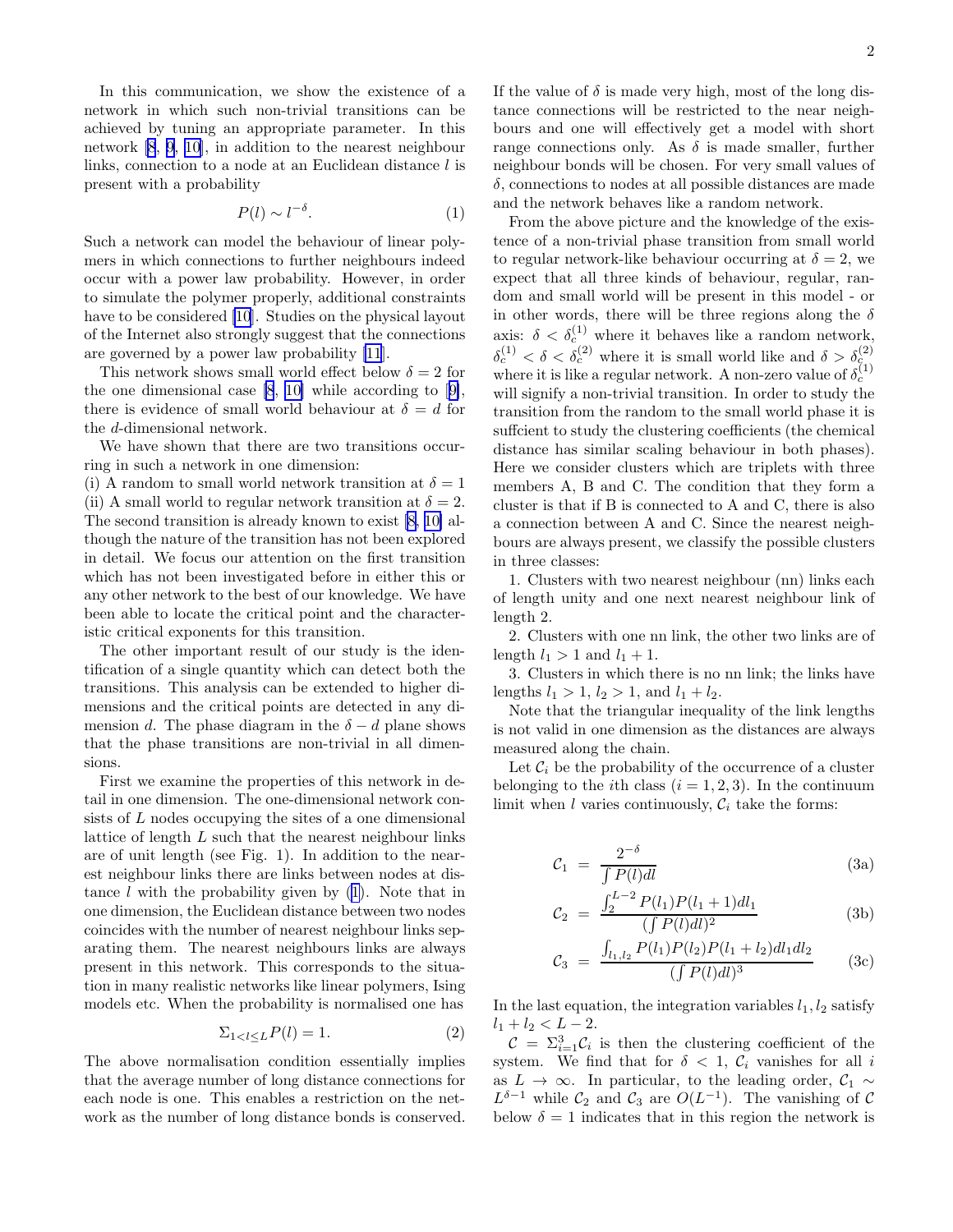<span id="page-2-0"></span>

FIG. 2: The data collapse of the scaled clustering coefficients are shown for one dimensional chains of different lengths L with periodic boundary conditions. Here  $a = 0.228$  and  $b =$ 0.258

random. For  $\delta > 1$ , all the three quantities remain finite in the same limit. Hence  $\mathcal C$  may be interpreted as an order parameter like quantity which vanishes at  $\delta = 1$ where the transition from random to small world phase takes place.

In order to find out the nature of the transition occurring at  $\delta = 1$  (which we identify as  $\delta_c^{(1)}$ ), we perform numerical simulations and find out the clustering coefficient for chains of different lengths with long range connections existing with a probability given by [\(1\)](#page-1-0).

In thermodynamic system, the finite size scaling for a quantity  $\Phi$  is given by

$$
\Phi(t) = L^{\phi/\nu} f(tL^{1/\nu})\tag{4}
$$

where t is the deviation from the critical point,  $\phi$  is the critical exponent associated with  $\Phi$  ( $\Phi \sim t^{-\phi}$ ) and  $\nu$  is the correlation length exponent. We use a finite size scaling form for the clustering coefficients which is analogous to that used in thermodynamic phase transitions:

$$
\mathcal{C} = L^{-a} g((\delta_c^{(1)} - \delta)L^b). \tag{5}
$$

Using  $\delta_c^{(1)} = 1$ , the value obtained in the continuum case, we find a very good data collapse when  $CL^a$  is plotted against  $(\delta - 1)L^b$  with the values  $a = 0.228 \pm 0.017$  and  $b = 0.258 \pm 0.030$  (see Fig. 2). These values are obtained using the Bhattacharjee-Seno method of data collapse [[12\]](#page-3-0). For large values of x, it is expected that  $g(x) \sim x^{a/b}$ . Note that the value of  $a/b$  is the estimate of the exponent  $\beta$  as we have interpreted C as the "order parameter" (i.e.,  $\mathcal{C} \sim (\delta - \delta_c^{(1)})^{\beta}$  for  $L \to \infty$ ), therefore  $\beta = 0.89 \pm 0.04$ . Also, the finite size scaling form indicates that  $\nu = 1/b =$  $3.87 \pm 0.51$ .



FIG. 3: The scaling behaviour of the average bond length  $\langle l \rangle$  for one dimensional chains of different lengths L is shown. In (a),  $\langle l \rangle$  varies as L for  $\delta < 1$ . The curves are drawn for  $\delta = 0.2, 0.6$  and 0.8 from top to bottom. In (b) the best fit lines for the curves for  $1 < \delta < 2$  show agreement with  $\langle l \rangle \sim L^{2-\delta}$ . The data are shown for  $\delta = 1.2, 1.4, 1.8, 2.2$  and 2.4 from top to bottom. For values of  $\delta > 2$ ,  $\langle l \rangle$  does not depend on L.

From the above, we conclude that there is a continuous phase transition occurring at  $\delta_c^{(1)} = 1$  with characteristic exponents  $\nu \sim 3.87$  and  $\beta = 0.89$ . Here  $\beta$  describes how the clustering coefficient vanishes as one approaches the random network and the exponent  $\nu$  is associated with a diverging length scale. Hence in this network the small world phase appears as an intermediate phase between the random and regular phases and the characterisric behaviour of the network can be controlled by tuning the parameter  $\delta$ .

In general, the clustering coefficient and the chemical distances can detect either of the two phase transitions occurring in a network. This is because they have similar scaling behaviour in two of the phases and a different behaviour in the third. Interestingly, in the present model, we find a quantity, the average bond length, which shows different scaling behaviour in each of these three phases. In the continuum limit, the average bond length  $\langle l \rangle$  shows the following scaling behaviour:

$$
\langle l \rangle \sim L \quad (\delta < 1) \tag{6a}
$$

$$
\sim L^{2-\delta} \quad (1 < \delta < 2) \tag{6b}
$$

$$
\sim O(1) \quad (\delta > 2). \tag{6c}
$$

We immediately notice that the crossovers occur at  $\delta_c^{(1)}$